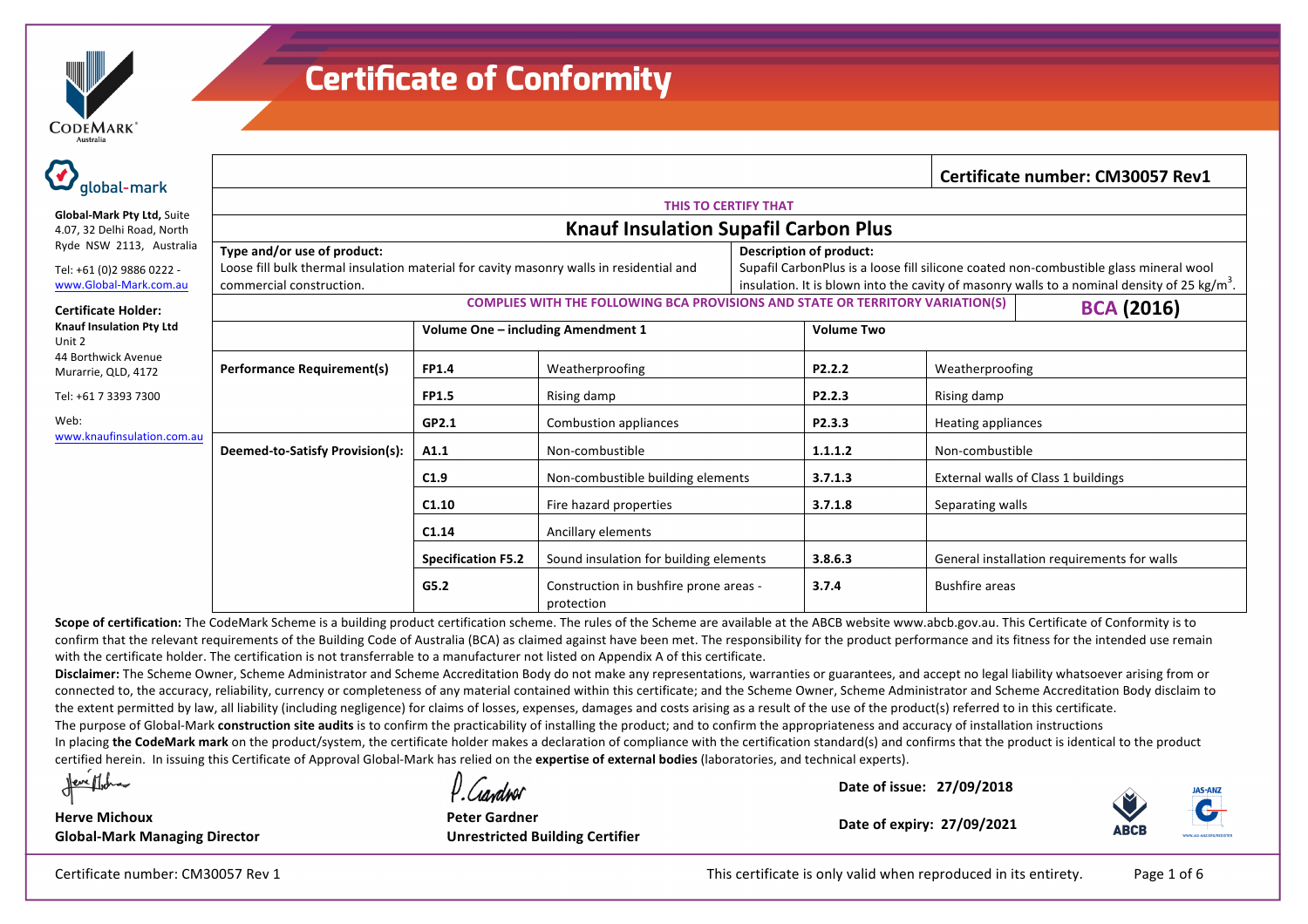

|                                                                                                                                          | J1.2                                                                                         | Thermal construction - general                                                                                                                                                                                                                                                                             | 3.12.1.1           | Building fabric thermal insulation |
|------------------------------------------------------------------------------------------------------------------------------------------|----------------------------------------------------------------------------------------------|------------------------------------------------------------------------------------------------------------------------------------------------------------------------------------------------------------------------------------------------------------------------------------------------------------|--------------------|------------------------------------|
| State or territory variation(s):                                                                                                         | <b>SA FP1.5</b>                                                                              |                                                                                                                                                                                                                                                                                                            | <b>NSW P2.2.3</b>  |                                    |
|                                                                                                                                          | <b>NSW G5.2</b>                                                                              |                                                                                                                                                                                                                                                                                                            | SA P2.2.3          |                                    |
|                                                                                                                                          | <b>Qld G5.2</b>                                                                              |                                                                                                                                                                                                                                                                                                            | Tas P2.3.3(c)      |                                    |
|                                                                                                                                          | <b>SA G5.3</b>                                                                               |                                                                                                                                                                                                                                                                                                            | <b>NSW 3.7.4.0</b> |                                    |
|                                                                                                                                          | NSW J(A)1                                                                                    |                                                                                                                                                                                                                                                                                                            | Old 3.7.4.0        |                                    |
|                                                                                                                                          | <b>NT Section J</b>                                                                          |                                                                                                                                                                                                                                                                                                            | SA 3.7.4.0         |                                    |
|                                                                                                                                          | Qld Section J                                                                                |                                                                                                                                                                                                                                                                                                            | SA 3.7.4.3         |                                    |
|                                                                                                                                          |                                                                                              |                                                                                                                                                                                                                                                                                                            | Tas 3.7.4.0        |                                    |
|                                                                                                                                          |                                                                                              |                                                                                                                                                                                                                                                                                                            | <b>NSW 3.12</b>    |                                    |
|                                                                                                                                          |                                                                                              |                                                                                                                                                                                                                                                                                                            | <b>NT 3.12</b>     |                                    |
| 1.<br>2.                                                                                                                                 |                                                                                              | The addition of the product to the cavity of a masonry wall will not diminish the performance of the wall under fire.<br>Installation shall be carried out by a Knauf Insulation accredited installed in accordance with AS 3999:2015 and the                                                              |                    |                                    |
| relevant installation guide as specified in section A5.                                                                                  |                                                                                              |                                                                                                                                                                                                                                                                                                            |                    |                                    |
| 3.<br>a.<br>b.                                                                                                                           | Masonry units shall be minimum 90mm width.<br>maximum cavity width shall be 100mm.           | Installation shall be carried out on masonry walls complying with the following requirements:<br>The cavity shall be nominal 50mm width. The minimum width shall be 40mm, with local reduction to 35mm<br>around services or other cavity protrusions as permitted in AS 3700:2018 and AS 4773.2:2015. The |                    |                                    |
| The requirements of either AS 3700:2018 or AS 4773.1:2015 (Incorporating Amendment No.1) and AS<br>c.<br>4773.2:2015 must be maintained. | Building classification/s: Unlimited                                                         |                                                                                                                                                                                                                                                                                                            |                    |                                    |
| Use is restricted to buildings no greater than 12 m in height.<br>4.                                                                     |                                                                                              |                                                                                                                                                                                                                                                                                                            |                    |                                    |
| 5.                                                                                                                                       |                                                                                              | Supafil CarbonPlus must be installed above the DPC level within the cavity.                                                                                                                                                                                                                                |                    |                                    |
| Supafil CarbonPlus shall not be installed in the following locations:<br>6.                                                              |                                                                                              |                                                                                                                                                                                                                                                                                                            |                    |                                    |
| a.                                                                                                                                       | Below the DPC at ground level.                                                               |                                                                                                                                                                                                                                                                                                            |                    |                                    |
|                                                                                                                                          | b. Above the DPC or flashing in parapet walls.<br>Above the DPC or flashing in window sills. |                                                                                                                                                                                                                                                                                                            |                    |                                    |
| $\mathsf{C}$ .                                                                                                                           |                                                                                              |                                                                                                                                                                                                                                                                                                            |                    |                                    |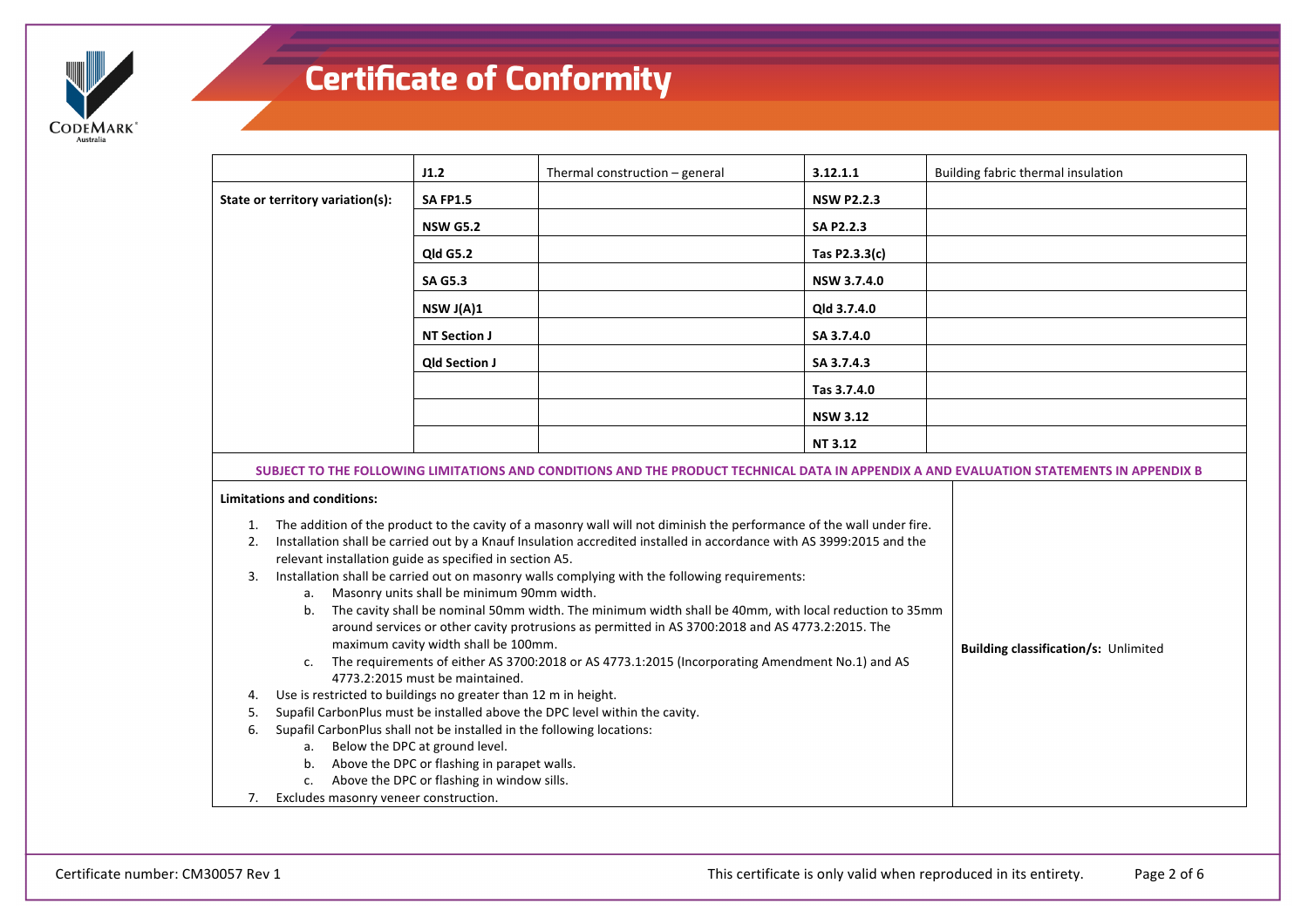

**APPENDIX A – PRODUCT TECHNICAL DATA**

#### **A1 Type and intended use of product**

Supafil CarbonPlus is a loose fill thermal insulation that is blown-in to the cavity between masonry wall leaves after they are constructed.

The product can also be used for acoustic insulation in cavity masonry separating walls.

#### **A2** Description of product

Supafil CarbonPlus has 58.5% post-consumer recycled glass content. The fibres are unbonded and have a silicone treatment to be water repellent. The product is a non-combustible bulk insulation and complies with AS/NZS 4859.1:2002 (incorporating Amendment No.1).

#### **A3 Product specification**

Specification of Supafil CarbonPlus insulation shall be in accordance with the following documents:

Knauf Insulation Earthwool® Product Price List, Ref.: KIAU1115282BR, 2014 Knauf Insulation Supafil CarbonPlus Product Datasheet, Ref.: KIAU0314060DS, August 2015

Also refer to Knauf Insulation Material Safety Datasheet – Glass Mineral Wool with ECOSE® Technology [October 2014].

#### **A4 Manufacturer and manufacturing plant(s)**

St Helens, PO Box 10, Stafford Road, Merseyside WA 10 3NS, UK

#### **A5** Installation requirements

Installation shall be carried out in accordance with AS3999:2015 and the Knauf Insulation Supafil CarbonPlus Retro-fit Insulation System Installation Manual, Ref: KIAU1214145BR, January 2015. Installed insulation material shall have a nominal density of 25 kg/m<sup>3</sup>.

#### **A6 Other relevant technical data**

Supafil CarbonPlus has a thermal conductivity of 0.0389 W/mK and resistance (R-value) of 1.285 m<sup>2</sup>K/W for a 50 mm cavity, tested in accordance with AS/NZS 4859.1:2002 (incorporating Amendment No.1). Any referenced documents within the technical literature identified in Appendix A, A3 and Appendix A, A5.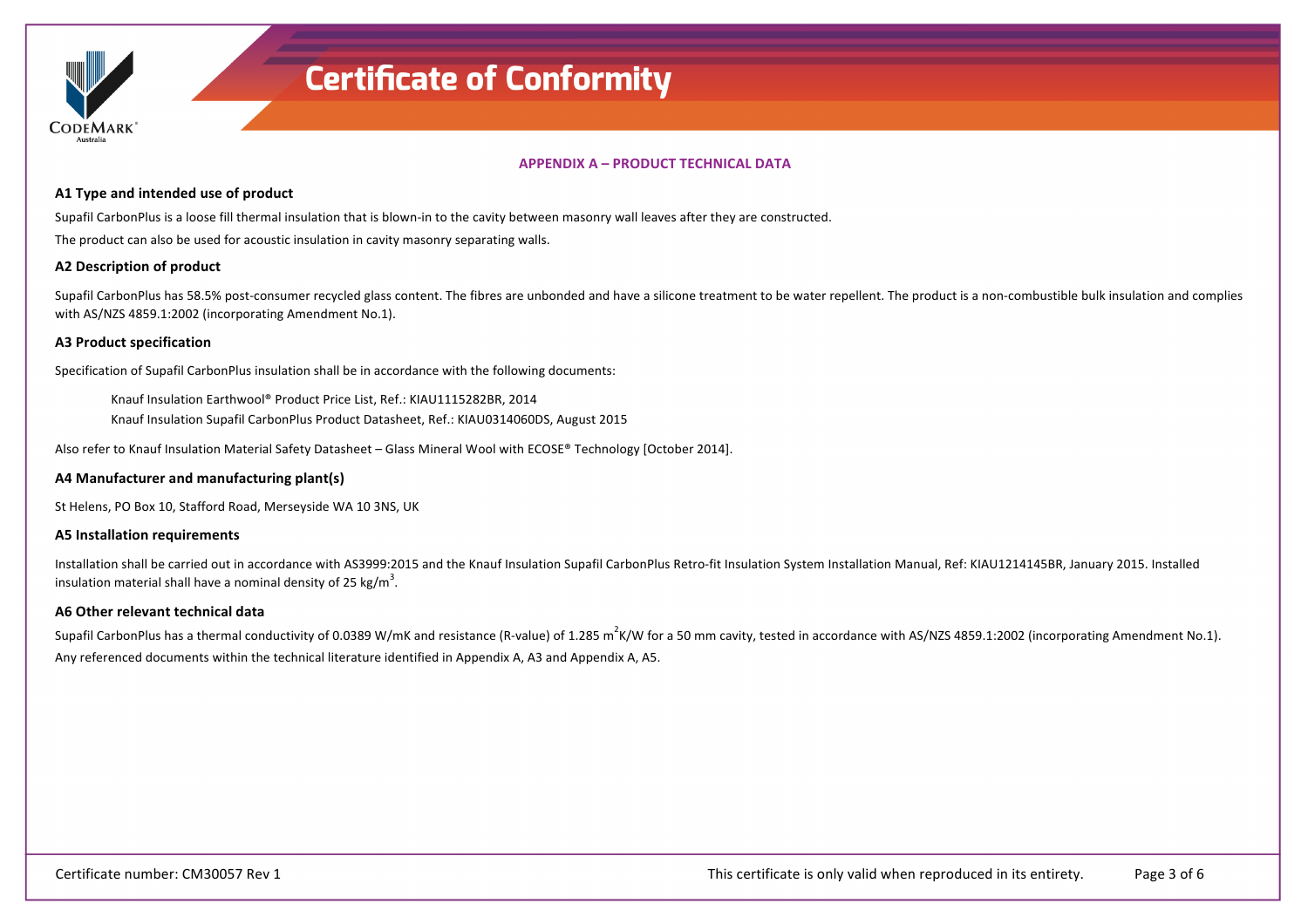

**APPENDIX B – EVALUATION STATEMENTS**

#### **B1 Evaluation methods**

The following assessment methods have been used to determine compliance with NCC 2016 (+A1):

| <b>Code Clause</b>             | <b>Assessment Method(s)</b> | <b>Evidence of suitability</b>                                                  | Evidence reference in B2             |
|--------------------------------|-----------------------------|---------------------------------------------------------------------------------|--------------------------------------|
| Volume One A1.1                | Volume One A05(a)           | Volume One A2.2(a)(iv) - Report issued by a registered testing authority        | Items 1, 2, 3, 4, 5, 6, 8, 10 and 11 |
| Volume One C1.9                | Volume One A05(a)           | Volume One $A2.2(a)(iv)$ – Report issued by a registered testing authority      | Items 1, 2, 3, 4, 5, 6, 8, 10 and 11 |
| Volume One C1.10               | Volume One A05(a)           | Volume One $A2.2(a)(iv)$ – Report issued by a registered testing authority      | Item 4                               |
| Volume One C1.14               | Volume One A05(a)           | Volume One $A2.2(a)(iv)$ – Report issued by a registered testing authority      | Items 1, 2, 3, 4, 5, 6, 8, 10 and 11 |
| Volume One FP1.4               | Volume One A05(a)           | Volume One $A2.2(a)(iv)$ – Report issued by a registered testing authority      | Item 11                              |
|                                | Volume One A05(a)           | Volume One A2.2(a)(vi) - Another form of documentary evidence                   | Items 7 and 12                       |
| Volume One FP1.5               | Volume One A05(a)           | Volume One A2.2(a)(vi) - Another form of documentary evidence                   | Item 12                              |
|                                | Volume One A0.5(d)          | Comparison with the Deemed-to-Satisfy Provisions - installation is above a DPC. |                                      |
|                                |                             | Comparison with the Deemed-to-Satisfy Provisions - 50mm thick glass wool        |                                      |
| Volume One Specification FP5.2 | Volume One A05(d)           | insulation that is installed to a density greater than the minimum specified in |                                      |
|                                |                             | Table 2 for two leaves of 110mm clay brick masonry.                             |                                      |
| Volume One GP2.1               | Volume One A05(a)           | Volume One $A2.2(a)(iv)$ – Report issued by a registered testing authority      | Items 1, 2, 3, 4, 5, 6, 8, 10 and 11 |
| Volume One G5.2                | Volume One A05(a)           | Volume One A2.2(a)(iv) - Report issued by a registered testing authority        | Items 1, 2, 3, 4, 5, 6, 8, 10 and 11 |
| Volume One J1.2                | Volume One A05(a)           | Volume One $A2.2(a)(iv)$ – Report issued by a registered testing authority      | Item 9                               |
| Volume Two 1.1.1.2             | Volume Two 1.0.5(a)         | Volume Two $1.2.2(a)(i)$ – Report issued by a registered testing authority      | Items 1, 2, 3, 4, 5, 6, 8, 10 and 11 |
|                                | Volume Two 1.0.5(a)         | Volume Two $1.2.2(a)(i)$ – Report issued by a registered testing authority      | Item 11                              |
| Volume Two P2.2.2              | Volume Two 1.0.5(a)         | Volume Two 1.2.2(a)(vi) - Another form of documentary evidence                  | Items 7 and 12                       |
|                                |                             |                                                                                 |                                      |
| Volume Two P2.2.3              | Volume Two 1.0.5(a)         | Volume Two 1.2.2(a)(vi) - Another form of documentary evidence                  | Item 12                              |
|                                | Volume Two 1.0.5(d)         | Comparison with the Deemed-to-Satisfy Provisions - installation is above a DPC. |                                      |
| Volume Two P2.3.3              | Volume Two 1.0.5(a)         | Volume Two $1.2.2(a)(i)$ – Report issued by a registered testing authority      | Items 1, 2, 3, 4, 5, 6, 8, 10 and 11 |
|                                |                             |                                                                                 |                                      |
| Volume Two 3.7.1.3             | Volume Two 1.0.5(a)         | Volume Two 1.2.2(a)(i) - Report issued by a registered testing authority        | Items 1, 2, 3, 4, 5, 6, 8, 10 and 11 |
| Volume Two 3.7.1.8             | Volume Two 1.0.5(a)         | Volume Two $1.2.2(a)(i)$ – Report issued by a registered testing authority      | Items 1, 2, 3, 4, 5, 6, 8, 10 and 11 |
| Volume Two 3.7.4               | Volume Two 1.0.5(a)         | Volume Two $1.2.2(a)(i)$ – Report issued by a registered testing authority      | Items 1, 2, 3, 4, 5, 6, 8, 10 and 11 |
|                                |                             | Comparison with the Deemed-to-Satisfy Provisions - 50mm thick glass wool        |                                      |
| Volume Two 3.8.6.3             | Volume Two 1.0.5(d)         | insulation that is installed to a density greater than the minimum specified in |                                      |
|                                |                             | Table 3.8.6.2 for two leaves of 110mm clay brick masonry.                       |                                      |
| Volume Two 3.12.1.1            | Volume Two 1.0.5(a)         | Volume Two $1.2.2(a)(i)$ – Report issued by a registered testing authority      | Item 9                               |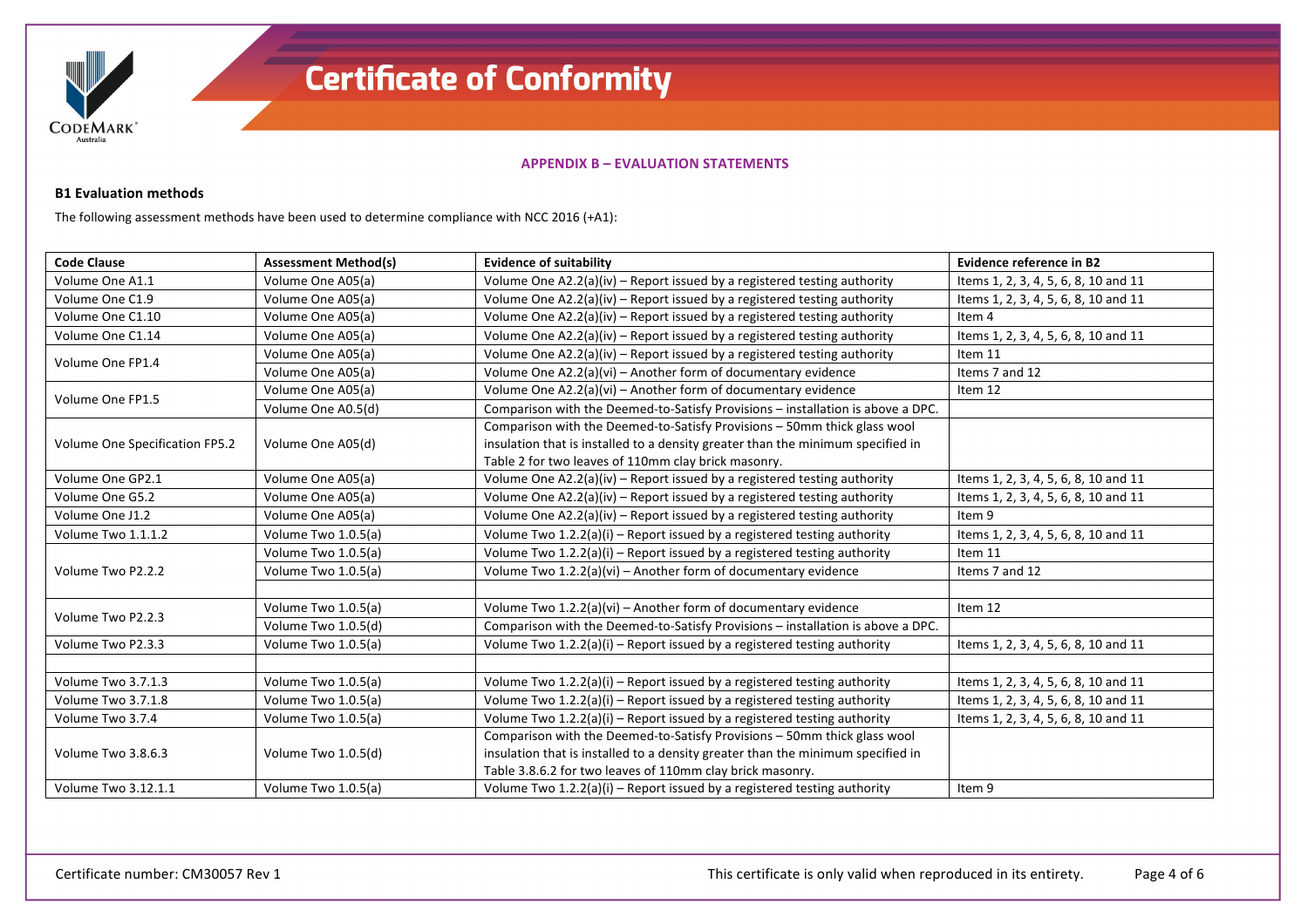

#### **B2 Reports**

The following reports have been used as evidence to determine compliance with NCC 2016 (+A1):

| Ref            | Author                      | Reference                    | Date       | <b>Description</b>                                                   | <b>NATA Registration</b>         |
|----------------|-----------------------------|------------------------------|------------|----------------------------------------------------------------------|----------------------------------|
| $\mathbf{1}$   | Bodycote Warringtonfire, UK | Report No. 173781            | 12/08/2008 | BS EN ISO 1182:2002 Fire Test for Non-Combustibility of Building     | ilac-MRA via. UKAS-              |
|                |                             |                              |            | Products                                                             | <b>Accreditation Number 0249</b> |
|                |                             |                              |            | Product tested - Perimeter Plus                                      |                                  |
| $\overline{2}$ | Bodycote Warringtonfire, UK | Report No. 173782            | 12/08/2008 | BS EN ISO 1716:2002 Determination Of The Heat Of Combustion          | ilac-MRA via. UKAS -             |
|                |                             |                              |            | for Building Products                                                | <b>Accreditation Number 0249</b> |
|                |                             |                              |            | Product tested - Perimeter Plus                                      |                                  |
| 3              | Bodycote Warringtonfire, UK | Report No. 173833            | 15/08/2008 | Classification of Reaction to Fire Performance in Accordance with    | ilac-MRA via. UKAS -             |
|                |                             |                              |            | EN 13501-1:2007                                                      | <b>Accreditation Number 0249</b> |
|                |                             |                              |            | Product name - Perimeter Plus                                        | [European Commission Notified    |
|                |                             |                              |            |                                                                      | Body Number 0833]                |
| 4              | <b>AWTA Product Testing</b> | Test Number: 7-565160-CO     | 12/03/2009 | AS/NZS 1530.3-1999 Simultaneous determination of Ignitability,       | <b>Accreditation Number 1356</b> |
|                |                             |                              |            | Flame Propagation, Heat Release and Smoke Release                    |                                  |
|                |                             |                              |            | Product tested – 50mm Earthwool insulation, 1670 $g/m^2$             |                                  |
| 5              | Exova Warringtonfire, UK    | Document Reference: 311313   | 27/09/2011 | Fire Test For Non-Combustibility Of Building Products - product      | ilac-MRA via. UKAS -             |
|                |                             |                              |            | reference "HD-32-8-ET", 80mm thickness, 32 kg/m <sup>3</sup> density | <b>Accreditation Number 0249</b> |
| 6              | Exova Warringtonfire, UK    | Document Reference: 311316   | 27/09/2011 | Determination Of The Heat Of Combustion For Building Products -      | ilac-MRA via. UKAS-              |
|                |                             |                              |            | product reference "HD-32-8-ET", 80mm thickness, 32 kg/m <sup>3</sup> | <b>Accreditation Number 0249</b> |
|                |                             |                              |            | density                                                              |                                  |
| $\overline{7}$ | Knauf Insulation            | Test Number: RPT168B         | 6/11/2012  | BBA Rain Penetration Test Report for KI SF34/Carbon+ Glass           | Not applicable                   |
|                | <b>Process and Product</b>  |                              |            | Mineral Insulation Blown into a 40mm Narrow Cavity                   |                                  |
|                | Development Department      |                              |            |                                                                      |                                  |
| 8              | Exova Warringtonfire, UK    | Document Reference: N964364C | 1/11/2013  | Determination of Organic Matter in Thermal Insulation Material in    | ilac-MRA via. UKAS -             |
|                |                             |                              |            | Accordance with BS EN 13820-2003 - Supafil Carbon+                   | <b>Accreditation Number 0249</b> |
| 9              | <b>BRANZ</b>                | Project Number: DI0457       | 17/04/2014 | Thermal Resistance of Supafil CarbonPlus, 50 mm thickness,           | ilac-MRA via. IANZ-              |
|                |                             | Test Reference: DU01         |            | nominal 25 kg/m <sup>3</sup> density                                 | <b>Accreditation Number 37</b>   |
| 10             | <b>CSIRO</b>                | Assessment Number: FCO-3073  | 28/08/2014 | Likely fire performance of Knauf Earthwool glass mineral wool        | <b>Accreditation Number 165</b>  |
|                |                             | (Revision A)                 |            | insulation                                                           |                                  |